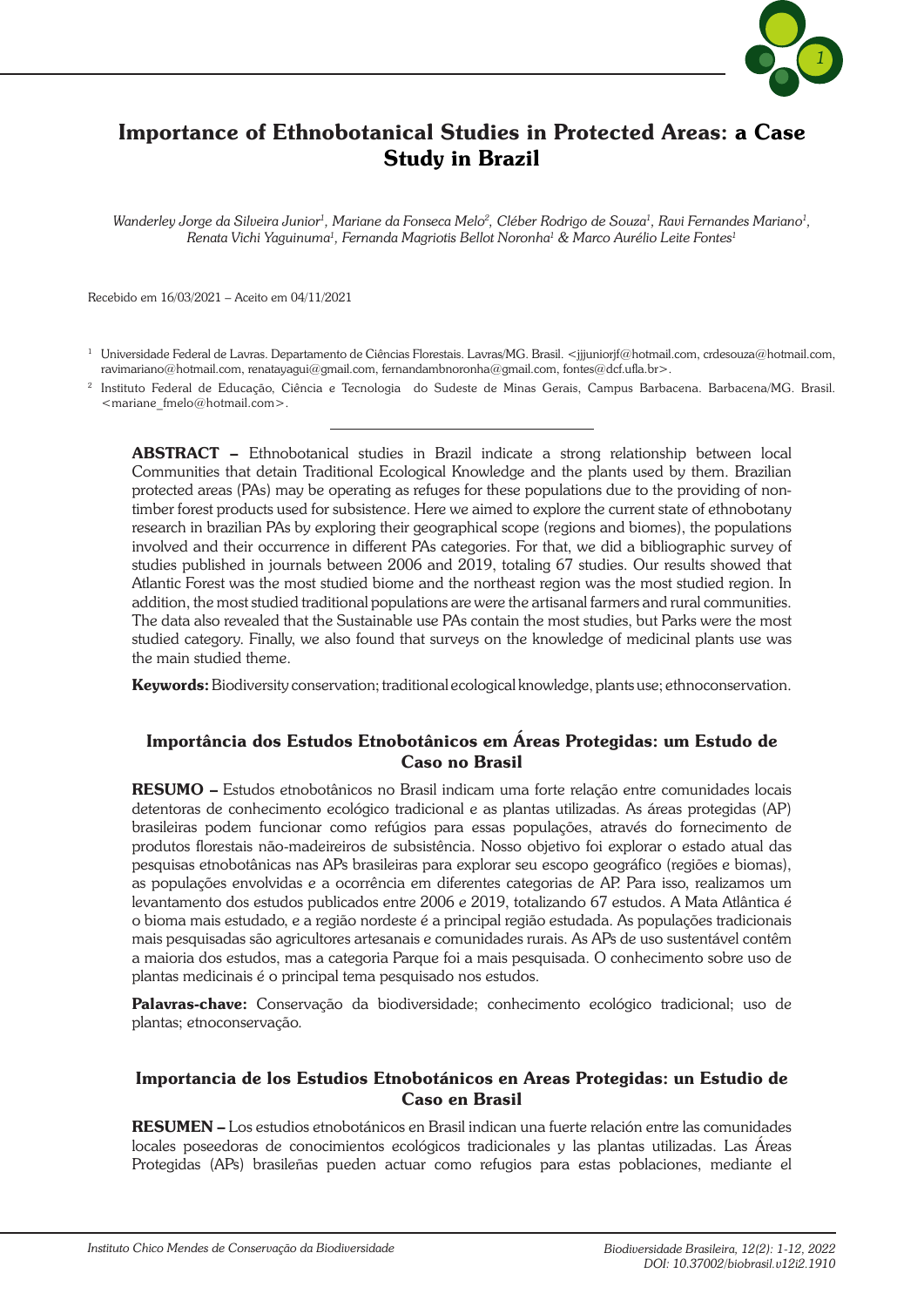

suministro de productos forestales no maderables de subsistencia. Nuestro objetivo fue explorar el estado actual de la investigación etnobotánica en APs brasileñas para explorar su alcance geográfico (regiones y biomas), las poblaciones involucradas y la ocurrencia en diferentes categorías de AP. Para eso, realizamos un levantamiento de estudios publicados entre 2006 y 2019, totalizando 67 estudios. La Mata Atlántica es el bioma más estudiado y la región noreste es la principal región estudiada. Las poblaciones tradicionales más investigadas son los agricultores artesanales y las comunidades rurales. Las AP de uso sustentable contienen la mayoría de los estudios, pero la categoría Parque fue la más investigada. El conocimiento sobre el uso de plantas medicinales es el tema principal investigado en los estudios.

Palabras clave: Conservación de la biodiversidad; conocimiento ecológico tradicional; uso de plantas; etnoconservación.

# Introduction

The study of the people's knowledge about use of plant species is called ethnobotany, a field of ethnobiology that studies the usefulness of plants and the relationship between human populations and their environment through interactive factors (Albuquerque 2005, 2009; Albuquerque *et al.,* 2019). Among the fields of study on ethnobiology, ethnobotany is the one that has most contributed to scientific publications in Latin America (Albuquerque *et al*., 2013), addressing important issues, such as: the discovery of plant substances with medical and industrial applications; preservation of potentially important plants in their respective ecosystems; and programs for the conservation of natural resources and traditional knowledge (Albuquerque, 2005). Ethnobotany's contributions to conservation programs raise relevant questions about *in situ* conservation: What are the main objectives of ethnobotanical studies being carried out in protected areas (PAs) with the presence of human populations? Are there gaps that need to be filled? Which social groups are mainly involved? What is its geographical distribution?

Traditional ecological knowledge (TEK) is the result of the cultural evolution process of social groups in interaction with nature, which evolves through an adaptive processes (Berkes *et al.,* 2000), established in "socio-ecological systems" (Berkes & Folke, 1998). Such processes reflect the techniques and strategies of using resources use from biotic and abiotic environments, such as in the management of soil and water, in the use of plant and animal species, in the diet and in the use of medicines for health treatments and in the construction of houses. and other facilities, such as fences and tools (Posey, 2002; Ghimire *et al.,* 2004; Berkes, 2010; Alves *et al.,* 2016). Ethnobotanical

studies in brazilian natural areas indicate that interaction between local communities with TEK and plants use results in a vast knowledge about their applications and conservation strategies. Examples are the Caiçaras in the brazilian Atlantic Forest, which are recognized as key specialists for the conservation of protected areas (PAs) in this biogeographic domain region (Hanazaki *et al.,* 2009; Britto & Senna-Valle, 2012). This knowledge is reflected in low-impact extraction strategies, methods and techniques, such as local domestication of native and exotic species for medicinal, nutritional and ornamental purposes; use of wood from trees that fall naturally; knowledge of natural cycles and identification of suitable times for logging, for various purposes, in order to avoid over-logging and to keep the sustainability (Trivedi, 2006).

The establishment of legally protected natural areas is a widespread strategy for the conservation of natural resources, and its use is an important mark in the evolutionary process of societies (Chape *et al.,* 2008). However, their objectives in the past were different from the observed in modern PAs. In the former, access to protected resources was limited to only a few privileged members, as in sacred forests in India (Wild & Mcleod, 2008; Ormsby *et al.* 2010). On the other hand, currently PAs are legally recognized and instituted, and in several of which the use of biological resources by human groups is permitted and also encouraged. This is the case of the categories of PAs V – Protected landscape/seascape/ area and VI – Protected area with sustainable use of natural resources provided by the International Union for the Conservation of Nature – IUCN (Dudley, 2008), which follow the Convention on Biological Diversity (CBD) signed in 1992 by more than 160 countries, and in its Article 10 deals with the sustainable use of components of biological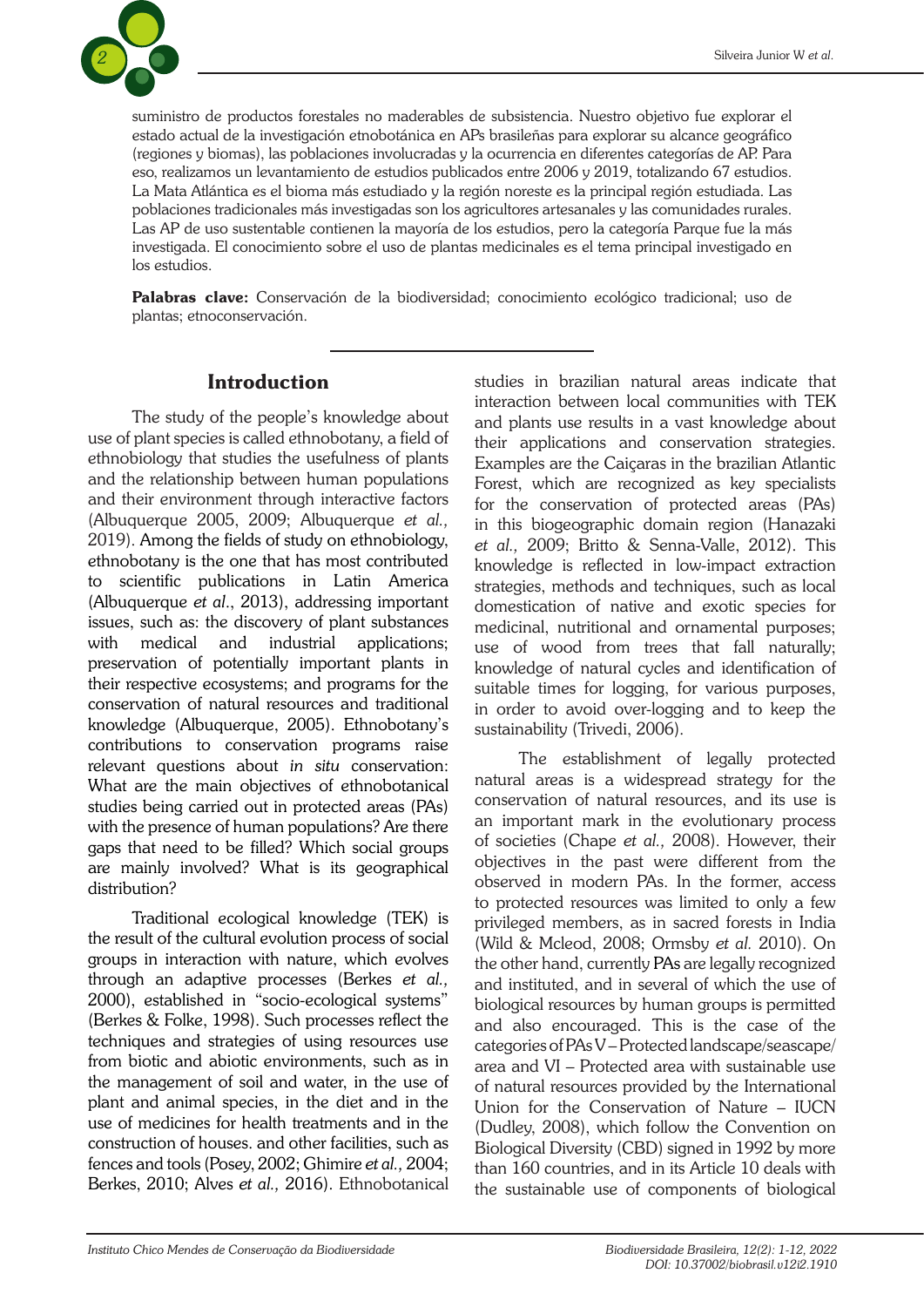

diversity (CBD, 1992). Brazil is a signatory to the CBD, and most of its PAs are defined by Law 9.985, which established the National System of Nature Conservation Units (SNUC). According to the SNUC, PAs are divided into two groups, integral protection (IP) and sustainable use (SU). In the first, in which only the indirect use of natural resources is allowed, there are five categories, and in the second, in which the direct sustainable use of natural resources by human groups is allowed, there are seven categories (Brasil, 2000). These PAs can be compared to those listed by IUCN (1994), as demonstrated by Pellizzaro *et al.* (2015) and Silveira Junior *et al*. (2021) (Table 1).

Table 1 – Categories and groups of brazilian protected areas by National System of Nature Conservation Units (SNUC) and their correspondence with the protected areas of the International Union for Conservation of Nature (IUCN).

| PAs groups in Brazil | PA categories in Brazil by SNUC                                                    | <b>Corresponding PA by UICN</b>                                  |
|----------------------|------------------------------------------------------------------------------------|------------------------------------------------------------------|
| Integral protection  | Ecological station (ESEC)<br>Biological reserve (REBIO)                            | Ia - Reserva strict nature                                       |
|                      | National park (PARNA)<br>Wildlife refuge (REVIS)                                   | II - National park                                               |
|                      | Natural monument (MONA)                                                            | III - Natural monument or feature                                |
| Sustainable use      | National Forest (FLONA)<br>Extractive reserve (RESEX) Fauna reserve (REFAU)        | IV - Habitat/species management area                             |
|                      | Environmental protection area (APA)<br>Area of relevant ecological interest (ARIE) | V- Protected landscape/seascape/area                             |
|                      | Sustainable development reserves (RDS)                                             | VI - Protected area with sustainable use<br>of natural resources |
|                      | Private natural heritage reserve (PNHR)                                            |                                                                  |

However, PAs around the world that were established before the CBD (sometimes until today) or are still established with restrictions in relation to biological resources use (fortress conservation) (Brockington, 2002; Silveira Junior *et al*., 2020), limits the access of human populations to the natural resources of areas they inhabit and deny their ancestral territorial rights (West *et al.,* 2006; Lele *et al.,* 2010; Brondo & Bown, 2011; Torri, 2011; Vedeld *et al.,* 2012). It is undeniable the role of PAs in conserving the biodiversity present in the last natural areas of the world (Mittermeier *et al.,* 2003) against the anthropic actions of the current model of society (Anderson & Mammides, 2019). However, it's importance should also extend to protect the cultures of local groups with traditional knowledge. Certain human groups historically manage natural areas using low impact activities, and therefore ensure the current state of nature conservation (Albuquerque *et al.,* 2018) and that the resources are not permanently depleted (Berkes, 2010).

Considering the context presented and the need of studies in the world and in Brazil about the current scenario of ethnobotanical researches in protected areas and their surroundings, we aimed here to analyze the current state of research on ethnobotany in Brazilian PAs that harbor populations with TEK. To do so, we sought answer the following questions: (i) How is the geographical distribution of the studies? (ii) What the populations involved? (iii) what the biomes and categories of PAs were main studied? and (iv) which the aims of the studies? We expected with this work to characterize the current context of scientific knowledge about ethnobotany in Brazilian PAs, identifying knowledge gaps to be fulfill and possible efforts by the scientific community to enhance the construction of knowledge on the subject.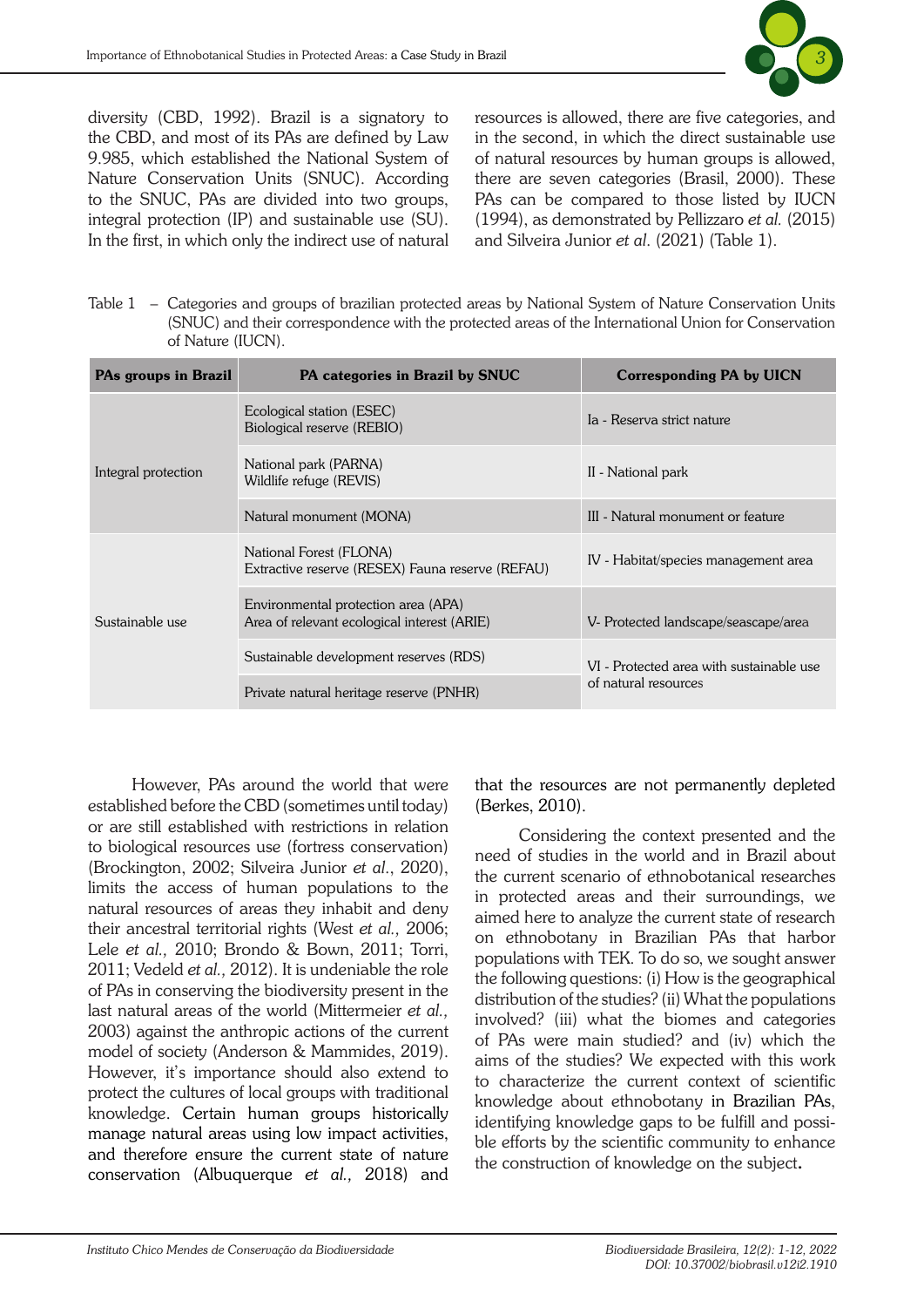

# Material and Methods

We carried out the study through a bibliographic survey on the Google Scholar platform (https://scholar.google.com.br/) and Science Direct (https://www.sciencedirect.com/), looking for studies published between 2006 and 2019. For the research, we used the portuguese key words "etnobotânica", "unidade de conservação", "conhecimento tradicional", "Brasil", and their corresponding terms in English "ethnobotany"," traditional knowledge, "protected areas" and "Brazil". At the end of this stage, we found 115 studies.

We selected studies carried out in or around Brazilian PAs, which harbor human populations that use plant species and have traditional knowledge about them. Studies that did not clearly present information related to the objectives of the study were excluded. Finally, of the 67 selected studies we extracted the information of interest through content analysis, which is a technique for the objective, systematic and qualitative description of the evident content of the communication (Lakatos & Marconi, 2002).

We explored and selected the information based on topics: year of publication, language of publication, research objectives, federal unit, political region, biome, type of PA, category of use of the PA and type of traditional population involved. The categories of PAs were defined according to what was established by the Law 9.985/2000, which created in Brazil the National System of Nature Conservation Units (SNUC) (Brasil, 2000).

We also classified the Brazilian PA typologies comprised by SNUC according to the PA categories proposed by IUCN (Pellizzaro *et al.,* 2015; Silveira Junior *et al*., 2021) (Table 1), also defining its category of use. According to SNUC, the PAs are divided based on resources uses in integral protection and sustainable use, which refers to the objectives of PAs. In the first group only the indirect use of natural resources is allowed, and the second group allow the permanence of communities and the sustainable use of natural resources directly by human groups (Table 1) (Brasil, 2000).

In order to investigate the patterns related to traditional populations, we defined the following denominations: farmers, artisans, indigenous people, among others. The biome identification of PAs followed the following criteriums order: (i) location or information provided by the study; (ii) decrees or laws of PA creation, or information on their institutional websites; and (iii) websites of the public authority responsible for the PA creation and management. For this, we consider the classification of biomes adopted by the Brazilian Institute of Geography and Statistics (IBGE) (2019) and by the Chico Mendes Institute for Biodiversity Conservation (ICMBio) (2020), in which they list as brazilian biomes, Amazon, Cerrado, Pantanal, Caatinga, Atlantic Forest, Pampa, and Coastal Marine. We performed the analysis of the results in a descriptive way, seeking to understand the possible factors that contribute to the results found

and their consequences for the conservation and for the human groups involved, guided by the theoretical framework, composed mainly by the results of the studies raised.

### **Results**

We found 67 studies published between 2006 and 2019, corresponding to 62 articles published in 33 journals and five book chapters. We observed an increase in the number of studies between the years 2006 to 2015, and a reduction until 2020 (Figure 1). We identified that there are 15 focuses on the objectives of the ethnobotanical studies compiled. However, there is a large concentration of works with four focuses: (1) knowledge and use of medicinal plants in 32.84% of studies, in which the focus was only on the medicinal uses of plants; (2) knowledge and importance of using families, genera and specific species in 26.86%, in which studies focused on specific species regardless of their use; (3) knowledge and use of plant resources in general, without focusing on an application or taxon by 19.40%, where studies focused on all uses of plant species; and (4) 4.48% of studies approaching the perception of ecosystem resources, vegetation types, biogeographic domains or biomes in which the studies aimed to verify the interactions between the plant species used and their occurrence areas. Objectives that were identified in only one study (11 objectives in total) totalized 16.42% of studies.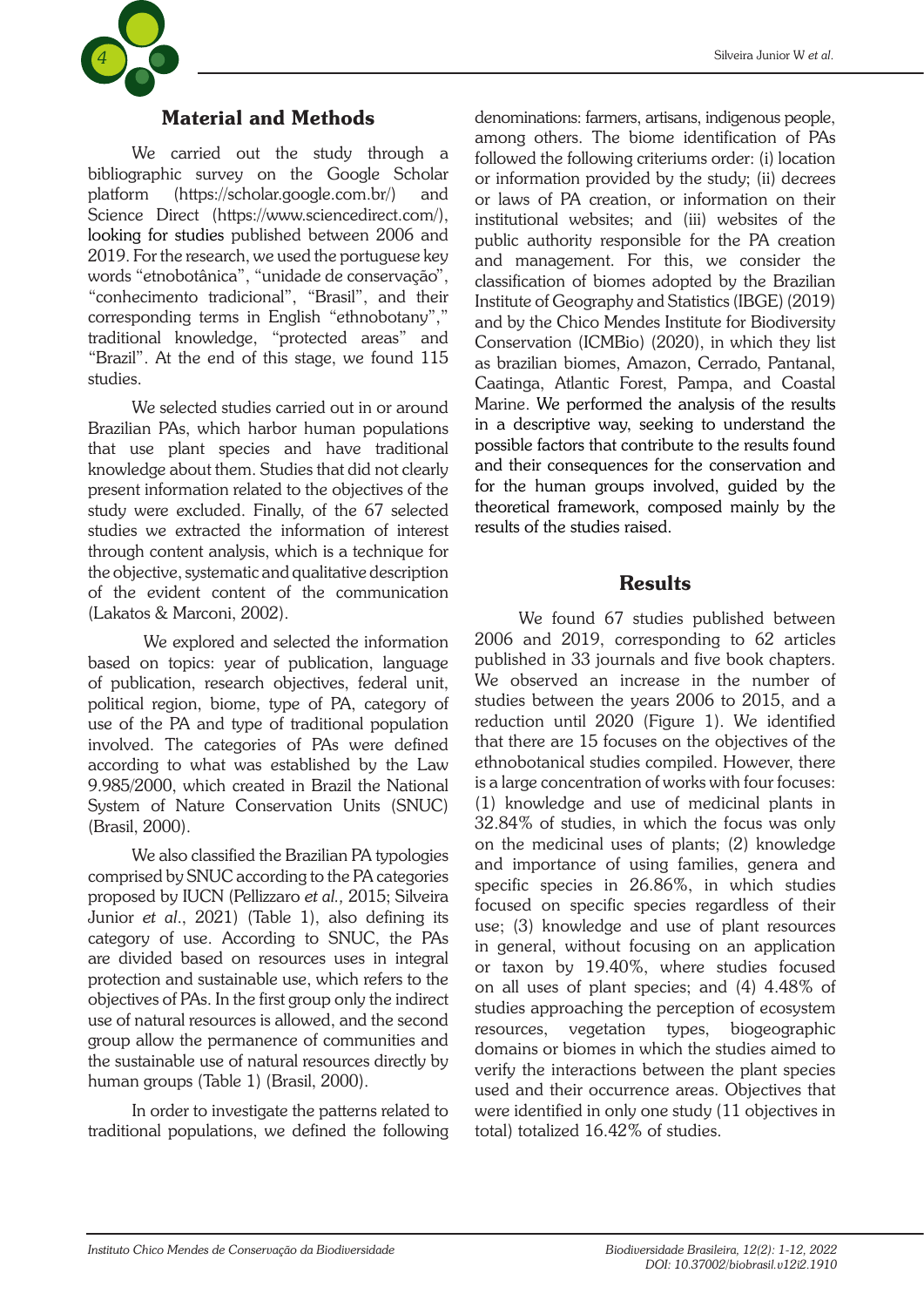



Figure 1 – Temporal trend of the publication of Ethnobotany studies found related to the ethnobotany in brazilian protected areas.

The number of studies between the Federal Units varied from 43.3%, in the Northeast, to 9% in the Midwest region, with great internal variation in the biomes where each study was conducted in the regions (Figure 2). In the Northeast, for example, the studies were carried out in four different biomes (Cerrado, Caatinga, Atlantic Forest and Coastal Marine), while in the South region the studies were concentrated entirely in the Atlantic Forest (Figure 2). The studies were carried out in six different biomes, with the Atlantic Forest being the most studied, corresponding to almost 36% of all the researches, being studied in three of the five political regions of the country. Pampa and Pantanal were the least studied biomes, with respectively zero and one study (Figure 2).



Figure 2 – Number of studies (%) about ethnobotany in brazilian protected areas in the political regions and the number of studies (%) in different biomes inside each political region Note: N: North; NE: Northeast; SE: Southeast; S: South; MW: Midwest.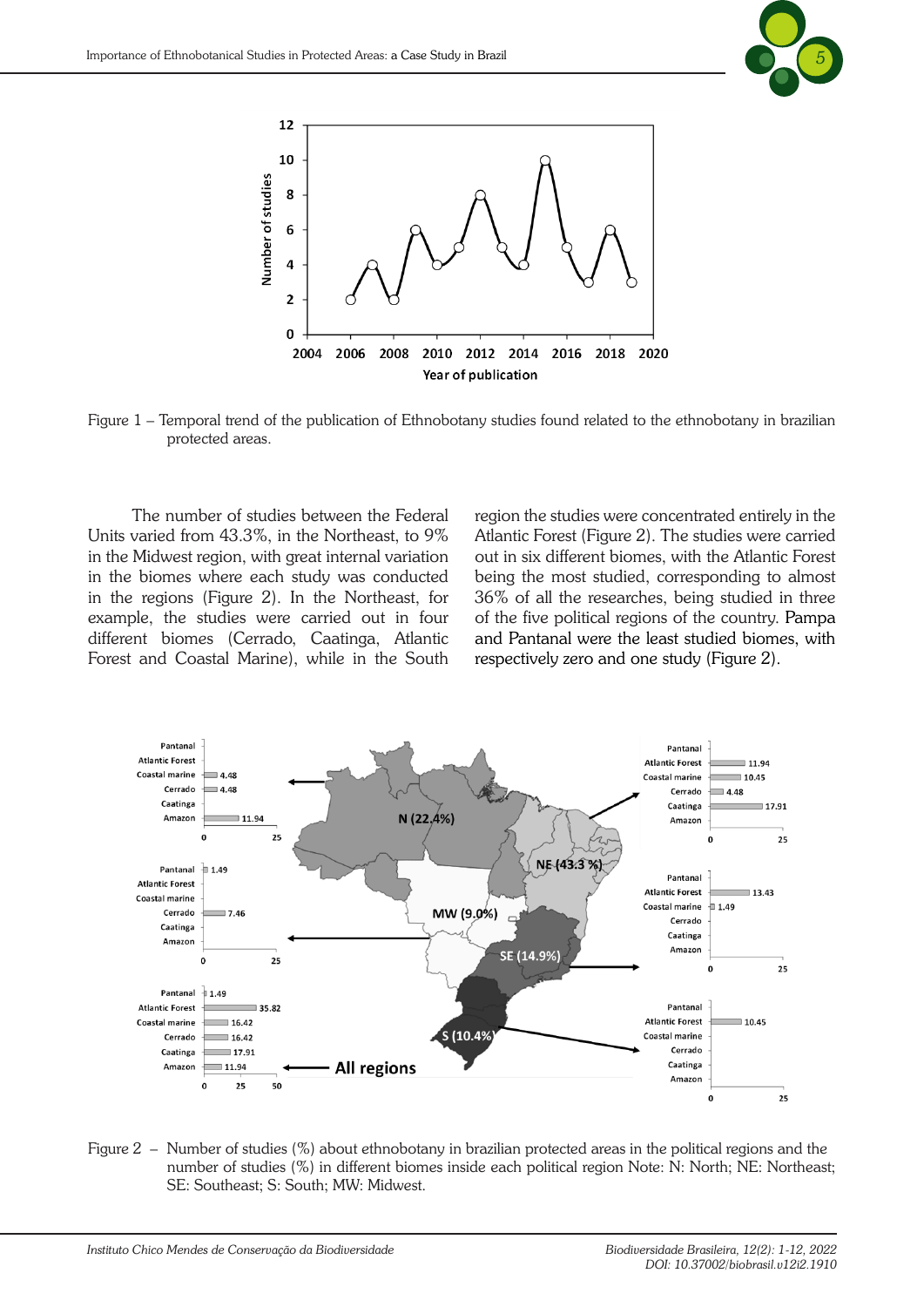

Most of the studies were carried out in protected areas of sustainable use, which corresponded to more than half of the total (56.7%), however those of integral protection were more than one third (37.3%), in which 28.57% explained that the extraction of plant resources occurred within the PAs of IP, and the rest around it. The studies that present both categories correspond to 6% of the total (Figure 3). The typologies of PAs that have the largest number of researches are: national park (30%), APA (27.1%), RESEX (15.7%), FLONA (11.4%), ESEC (7.1%), RDS (5.7%), and REBIO with the lowest number of researches (2.9%).



Figure 3 – Number of studies (%) about Ethnobotany in brazilian protected areas groups with different restriction levels. "Both" are related to the studies made performed in territories places where there are protected areas of both PA groups (Integral Protection and Sustainable Use).

Respecting the denominations pointed out by the authors, a wide variety of types of traditional populations was observed, totaling 15. The most found were: rural community (39.2%), artisanal fishermen (17.6%) and traditional farmers (13.5%). It was found that all groups of traditional populations are related to some specific resource, such as fishing or carrying out agricultural or extractive activities. These groups correspond to descendants of Azorean immigrants, rafts and artisanal fishermen with the fishing resource; rubber tappers with rubber extraction, and traditional farmers and rural community with agricultural activities. However, part of these social groups is associated to more than one type of resource, such as 'caiçaras', 'Azoreans', 'jangadeiros' and 'artisanal fishermen', which together make up 25.7% of the studies. These groups of traditional populations need forest resources to develop their fishing activities, such as wood for the construction of rafts, boats and oars.

### **Discussion**

The results pointed out that the number of ethnobotanical studies in protected areas (PAs) varied along time, which grew from 2006 to 2015, and fell after that time, making it impossible to say which factors may be affecting this result. However, it is possible to assume that there has been no incentive to conduct ethnobotanical research in PAs, or there has been no interest in researching ethnobotany in PAs. There are also the possibilities that the researchers do not care if the study area is a PA, or that there is still a lack of knowledge about the important and comprehensive role given to PAs in the Convention on Biological Diversity (CBD) (1992). In according with the CBD, the PAs covers the protection of the biodiversity, ecosystem services, the local populations and their traditional ecological knowledge.

In Brazil, PAs sometimes can operate as the last sanctuaries of biodiversity, as is the case of the Atlantic Forest biome, the one that presented the largest ethnobotanical studies in Brazil. Among the motivating factors we can highlight: it is one of the 34 priority global hotspots for conservation, due its biodiversity and threat level (Mittermeier *et al*., 2003). Furthermore, currently has only 12.4% of its original coverage (Hirota *et al.,* 2018), of this amount only 10.5% are legally conserved in PAs. Nevertheless, the biome presents the highest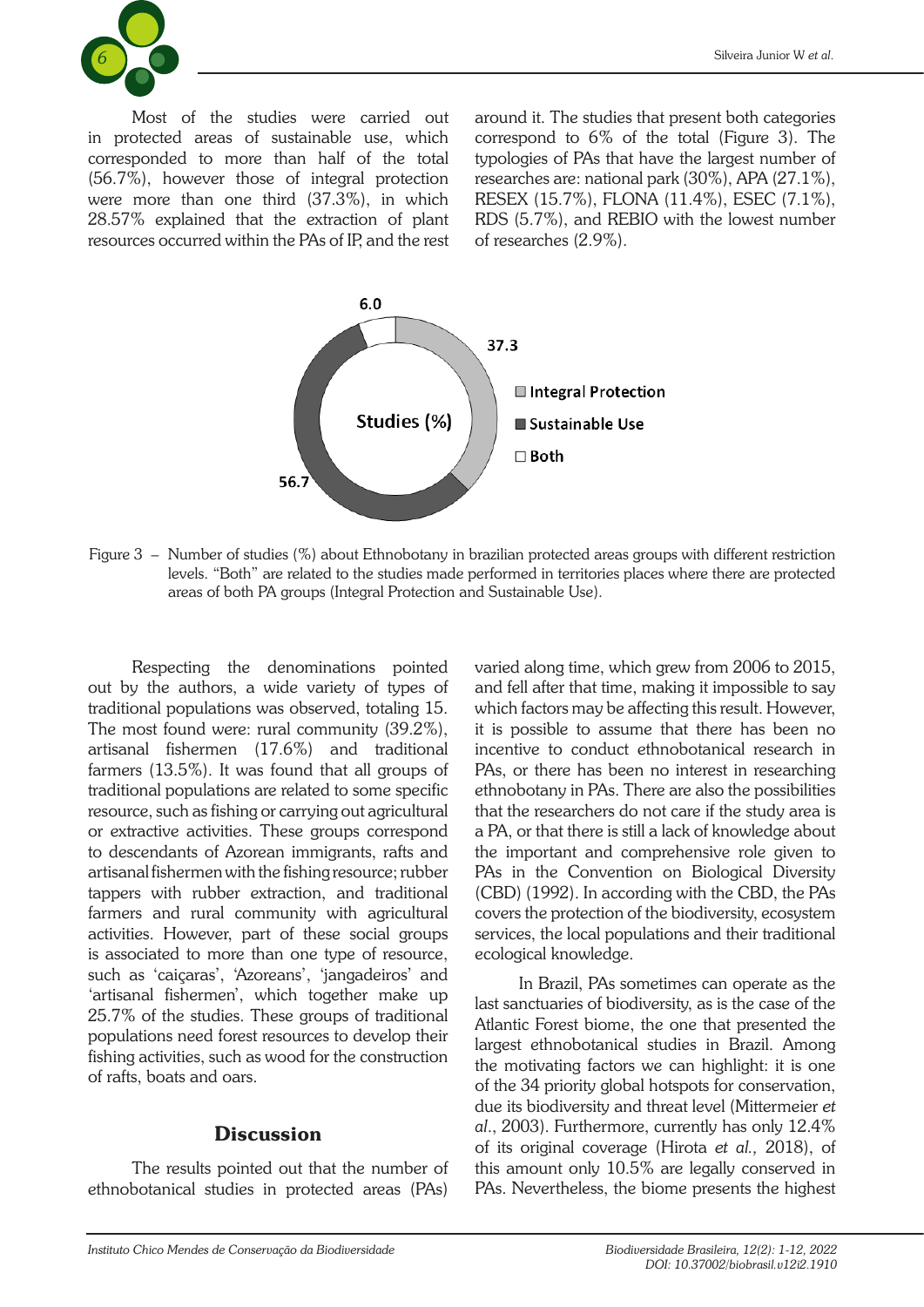

number of PAs in Brazil, with 364 units, 449 of integral protection (IP) and 915 of sustainable use (SU) (CNUC/MMA, 2019).

The Atlantic Forest maintains a close relationship with the Coastal Marine biome, once Atlantic Forest covers 17 states of the country and 14 of them are coastal (Hirota *et al.,* 2018). The two biomes together account for more than 50% of the ethnobotanical studies found. However, we must emphasize that the studies in PAs inserted in Coastal Marine biome were carried out in terrestrial or partially terrestrial ecosystems associated with Atlantic Forest (such as sandbank, mangroves and coastal rainforests, considering that it is in these ecosystems that plants are present. Also, both biomes and related ecosystems are used for the subsistence of human groups, such as artisanal fishermen, caiçaras, jangadeiros and Azoreans, who use timber forest resources to build boats and fishing equipment (Hanazaki *et al.,* 2000; Souza *et al.,* 2012), and non-timber, for medicinal purposes (Zank *et al.,* 2012).

The northest region is the only one in which the studies cover all the existing biomes of the region, with emphasis on the Caatinga, the second biome with more ethnobotanical studies, exactly 50% less than the observed for the Atlantic Forest biome. However, it is important to point out that the Caatinga has only 201 PAs, 54 PI and 147 SU, which together protect only 9.1% of its total area (CNUC/MMA, 2019). The northeast region also is stands out for being the region with the largest number of ethnobotanical studies, which demonstrates the commitment of the research centers in the region to this field of study. Comparatively, all northeastern states together have 44 state and federal public centers of research, teaching and extension, the same number as the states in the southeast region (MEC, 2019). Nevertheless, it represents 43.3% of all studies published in Brazil, while the Southeast represents only 14.9%. The northeast region also has the highest proportion of inhabitants in rural areas, equal to 26.88%, (IBGE, 2015), precisely the largest group of traditional populations involved in the studies. Together, "rural communities" and "artisanal farmers" appear in 52.7% of the total.

Two results on the studied biomes need to be emphasized due to their relevance. The first concerns the Cerrado, considered the largest and richest neotropical savanna (Myers *et al.,* 2000), and one of the 34 priority global conservation hotspots in the world (Mittermeier *et al.,* 2003). Covering three brazilian regions, Northeast, Southeast and Midwest, is the second biome in extension in Brazil, with 2,040,285km² currently protected by 438 PAs (CNUC/MMA, 2019). However, it has only 16.4% of ethnobotanical studies in PAs, which seems to indicate that, in the case of the Cerrado, the number of state and federal institutions of teaching, research and extension cannot be considerate as a factor that can influence the number of surveys. The biome is present in two of the regions with more universities and federal institutes, Northeast (44) and Southeast (44), and even its largest portion, in the Midwest, harbors 18 institutions. Thus, perhaps there is a lack of concern from ethnobotanical researchers, especially if we consider that no study has been found in the Southeast region, where is situated the state of Minas Gerais, with more than 50% of its territory covered by this biome. On the other hand, this may be related to the fact that the biome, even having a high deforestation rate in 2015 (0.32%), still having 50% of its natural cover (Françoso *et al.,* 2015), which means that research may be taking place outside of the PAs.

By researching the traditional populations involved, we were able to identify 15 categories. This number reflects the generic character of the legal definition instituted by art. 3, I, of Decree-Law no. 6,040/2007, according to which a large part of the Brazilian population can be included:

[...] culturally differentiated groups that recognize themselves as such, that have their own forms of social organization, that occupy and use territories and natural resources as a condition for their cultural, social, religious, ancestral and economic reproduction, using knowledge, innovations and practices developed and transmitted by tradition (Brasil, 2007).

We understand that the concept is not mistaken in being comprehensive, on the contrary, it is coherent, since a large part of the Brazilian population still has traditional knowledge and depends on it for their survival and reproduction of the way of life. Especially if we consider that 15.3% of brazilians still live in rural areas (IBGE, 2015). Thus, due to geographical isolation, they are often highly dependent on biological resources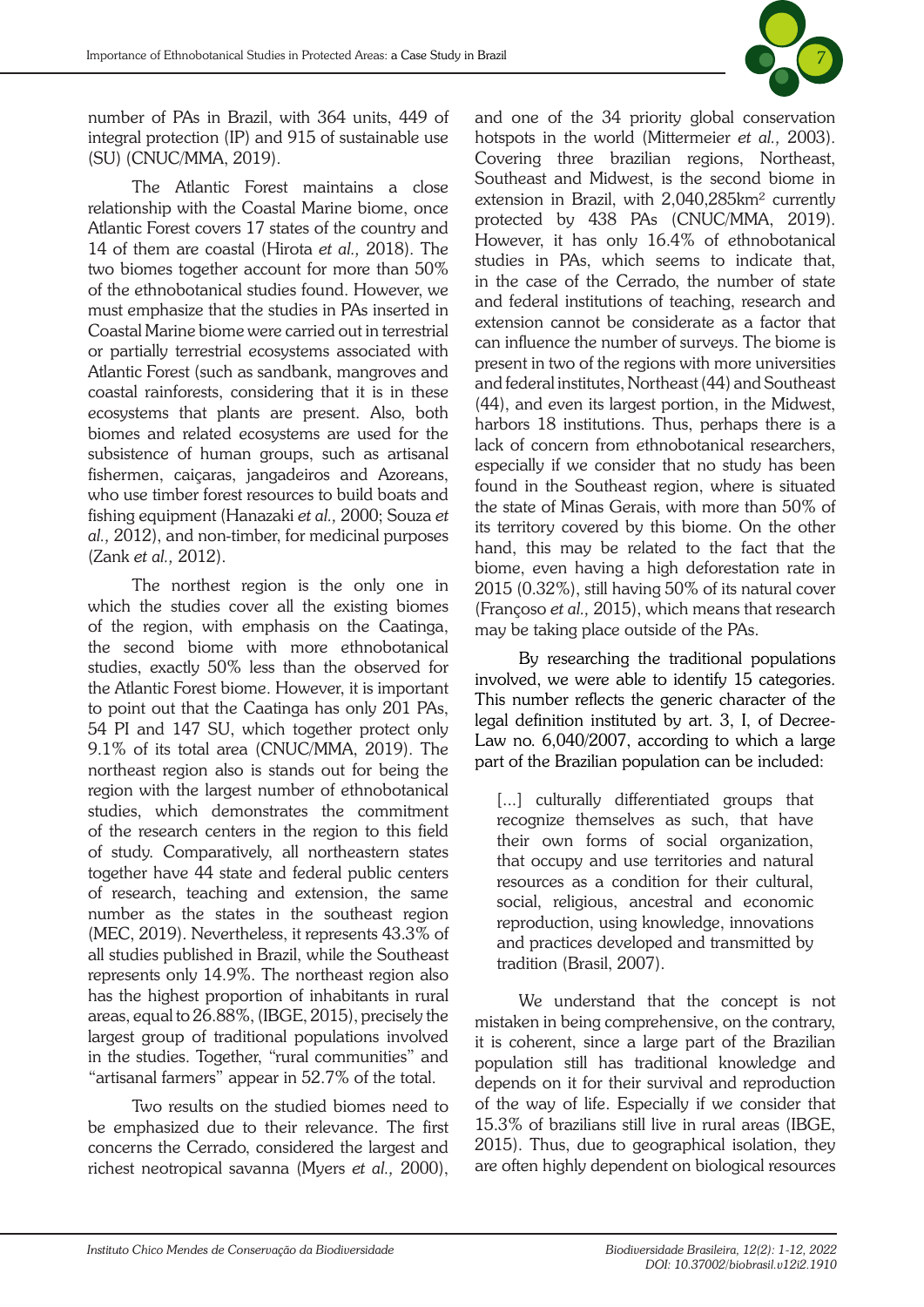

for their survival due to geographical isolation, which explains why these areas have the largest number of traditional populations found in the studies.

On the other hand, there is a difficulty in Brazil in using the classification of traditional populations already recognized, as pointed out by Diegues & Arruda (2001), who point out that these denominations are difficult to be used, even by the populations themselves, because in part of cases, they are not recognized with the denominations attributed to them. This fact was evidenced in this study, in which eight new names were found in addition to those already recognized in scientific studies.

The found result on the objectives of the compiled studies points to the dependence of traditional people on botanical resources, knowledge and use of medicinal plants, which needs to be further investigated. Also points to the dependence of plants for health treatments, as seen in Agra *et al.* (2007) and Abreu *et al.* (2015); multiple uses identified in Poderoso *et al.* (2012) and Rocha *et al*. (2017); the importance of certain species to human groups, such as *Syagrus coronata* (Mart.) Becc. (licuri) in Andrade *et al*. (2015); *Attalea speciosa* Mart. (Babaçu) in Araújo *et al*. (2016); and *Caryocar coriaceum* Wittm. (pequi) in Souza Júnior *et al.* (2013).

The existence of a greater number of ethnobotanical studies in sustainable use PAs (SU) was already expected, as they are typologies created by the Brazilian public authorities, through Law 9.985/2000, to enforce the provisions of CBD. The article 4, Item XIII, of the referred legal act, stipulates the duty: "to protect the natural resources necessary for the subsistence of traditional populations, respecting and valuing their knowledge and culture, and promoting them socially and economically" (Brasil, 2000). However, the results show a significant number of studies taking place in integral protection PA (IP), in which direct use of biological resources is not allowed. We highlight the parks, which despite being configured in Brazil as a category of IP, were the ones that most presented ethnobotanical studies. This result demonstrates that these protected areas conserve not only biodiversity, ecosystem services and scenic beauty, but also that they can represent the last reservoirs of non-wood forest products of multiple uses, being the fundamental importance to maintain the lifestyle of TEK populations.

However, most studies revealed that direct use takes place in the surroundings and not inside the IP. Therefore, the results demonstrate that these PAs are of fundamental importance for the maintenance of traditional knowledge, as they were created in areas where human groups evolved their socioecological systems, in which TEK has developed (Berkes & Folke, 1998; Berkes, 1999). The Law nº 9985/2000 provides for the use of the "term of commitment", a legal instrument that regulates the use of natural resources by traditional populations in PAs as extractive reserve (RESEX) and sustainable development reserve (RDS), also regulates the use in PAs of IP. However, it is a palliative measure, as established in Chapter IX, Art. 39 of the same law, the "term of commitment" will be provided only while the populations are not resettled outside the PAs (Brasil, 2000).

IP protected areas should involve local populations more in conservation, once the restrictions imposed can cause changes in their socioeconomic activities that, in certain cases, will reflect negatively on the culture of local populations and, consequently, on PAs (Silveira-Junior *et al*., 2020). This is exemplified in the case study presented by Albuquerque *et al*. (2018), about the populations inhabiting the region where the Araripe National Forest was created. Prior to the creation of the PA, residents had small livestock as their main socioeconomic activity, calculated to be of low impact and beneficial for heliophilous species that prefer open areas for development, such as *Caryocar coriaceu*m commonly known as "Pequizeiro". Later, when they were removed from the area and their activities were banned, they began to have pequi extraction and oil production as their main socioeconomic activities. This change began to demand the extraction of woody material in the collection time, once the extractivists camp in the area to cook it on site, thus increasing the extraction of wood from 28 species for the production of firewood.

Another negative effect presented by the imposition of legal restrictions and the removal of populations was the intensification of socioenvironmental conflicts (Silveira Junior *et al*., 2021), which can also make the conservation objectives unfeasible, once the populations can react by causing reprisals and causing impacts on PAs. This is an example of what precisely has happened in Bwindi Impenetrable National Park, in Uganda, where the PA shelters more than half of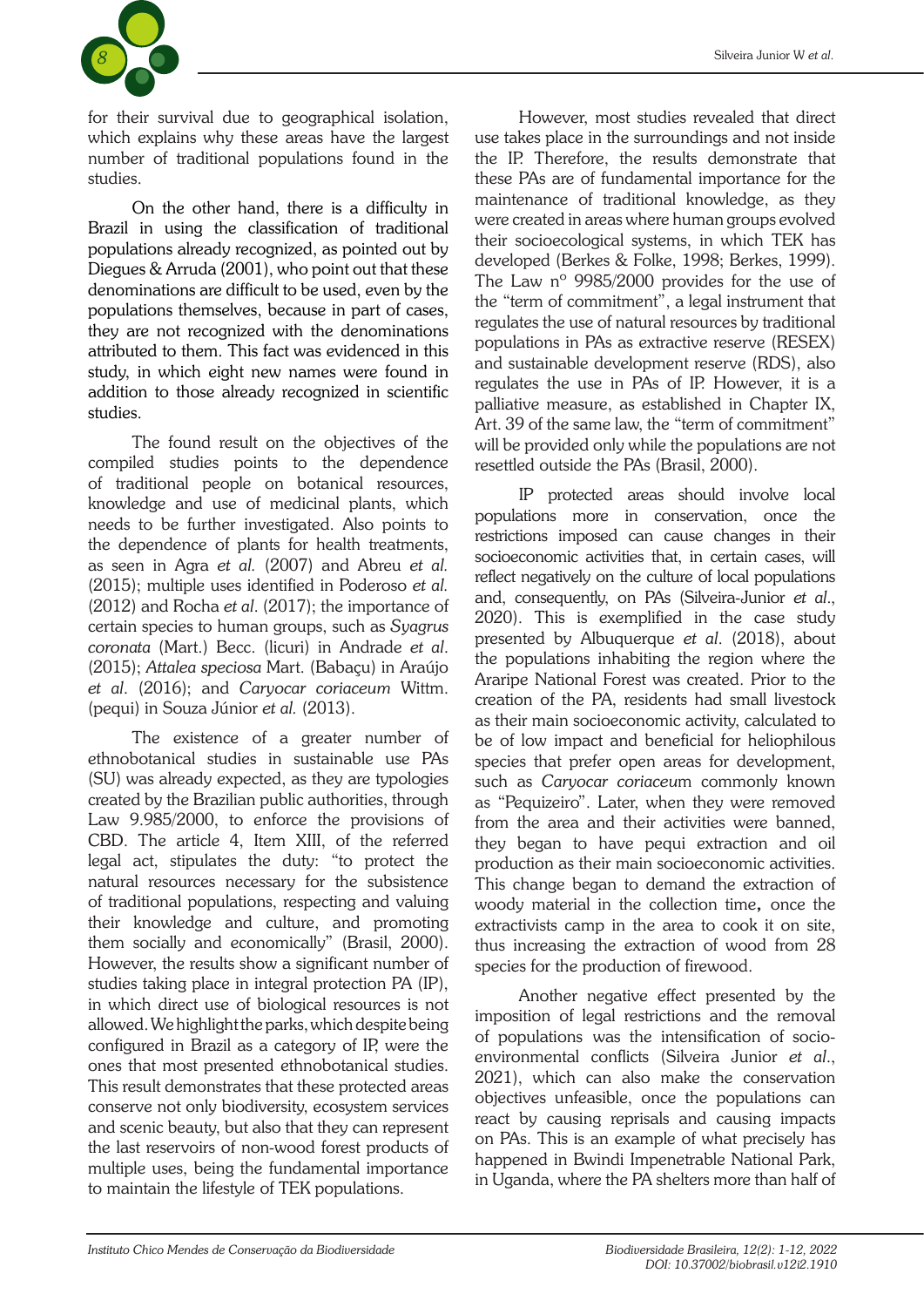

the world's gorilla populations. When the PA was created, restrictions imposed without negotiations motivated local populations to cause fires and threats to gorilla conservation (Hamilton *et al*., 2000).

Considering that most studies aimed to investigate the knowledge and use of plant species, especially medicinal applications, we find the following gaps that need to be filled in future studies: the scarcity of studies based on participatory ethnobotany methodologies; few ethnobotanical research carried out as a subsidy for the PAs creation; and studies performed in less studied biomes. We understand that such studies are fundamental for the cultural valorization and promotion of PAs, however it is urgent to expand participatory ethnobotanical research in PAs, in which the human populations involved can also assume the position of researcher, helping to build and carry out the research (Rodrigues *et al.* 2020). Such advances can favor the cultural valorization and the participation of the human populations involved in the co-management processes of PAs (Ericson, 2006).

We highlight the importance of conducting ethnobotanical studies prior to the creation of PAs in order to assist the public authority in choosing which typology should be created regarding the restriction level. Within the studies included here, just Hanazaki *et al.* (2012) was made with this aim. Hanazaki *et al.* (2012) researched two areas in the Atlantic Forest, where the local residents, artisanal fishermen, have requested the local government to create two sustainable use PAs, an RDS and an EXRES. This request was made as a way to protect against an uncontrolled urbanization process that was underway in the region. The result of these ethnobotanical study demonstrated that residents have a vast traditional knowledge of native plant species for medicinal use, and others for their subsistence, thus the creation of PAs could protect both the Atlantic Forest and traditional knowledge (TEK).

### Conclusion

Based on our results, we concluded that is urgent to expand ethnobotanical studies in brazilian PAs, particularly in the less studied biomes. In addition, the brazilian government should prioritize PAs of less restrictive categories in territories where the existence of human groups with TEK is evidenced, such as sustainable use PAs (e.g. RESEX and RDS – IUCN categories IV and VI). It is also important that conservationist policies in Brazil be reviewed, especially when it comes to traditional knowledge and use. Considering that parks correspond to a category that has restrictions on the direct use of natural resources, and were identified as the PA category with more studies, the approach on "terms of commitment" should be changed. To be an effective legal instrument in Brazil, in which the purpose is to regulate the activities of traditional populations in SU and PAs of IP, it should lose its palliative character when it comes to full protection PAs, and be established as legal strategy to regulate the extractive activities of populations with traditional ecological knowledge. In this case, must be considered the results of studies of ethnosciences, such as ethnobotany, which may measure the knowledge and uses of natural resources and their consequences for the biota and ecosystems.

Finally, we suggest ethnobotanical studies are legally required as a subsidy for the creation of PAs, in order to subsidize public decisions on which typology of PA should be created, thus avoiding the establishment of restrictive PAs in places where biological diversity and traditional knowledge coexist.

# Acknowledgments

To Federal University of Lavras (UFLA), State of Minas Gerais Research Foundation (FAPEMIG), National Council for Scientific and Technological Development (CNPq) and to Coordination for the Improvement of Higher Education Personnel (CAPES) for all the support.

# References

Abreu DBO, Santoro FR, Albuquerque UP, Ladio AH & Medeiros PM. Medicinal plant knowledge in a context of cultural pluralism: A case study in Northeastern Brazil. Journal of ethnopharmacology, 175: 124-130, 2015.

Agra MDF, Baracho GS, Nurit K, Basílio IJLD & Coelho VPM. Medicinal and poisonous diversity of the flora of "Cariri Paraibano", Brazil. Journal of ethnopharmacology, 111(2): 383-395, 2007.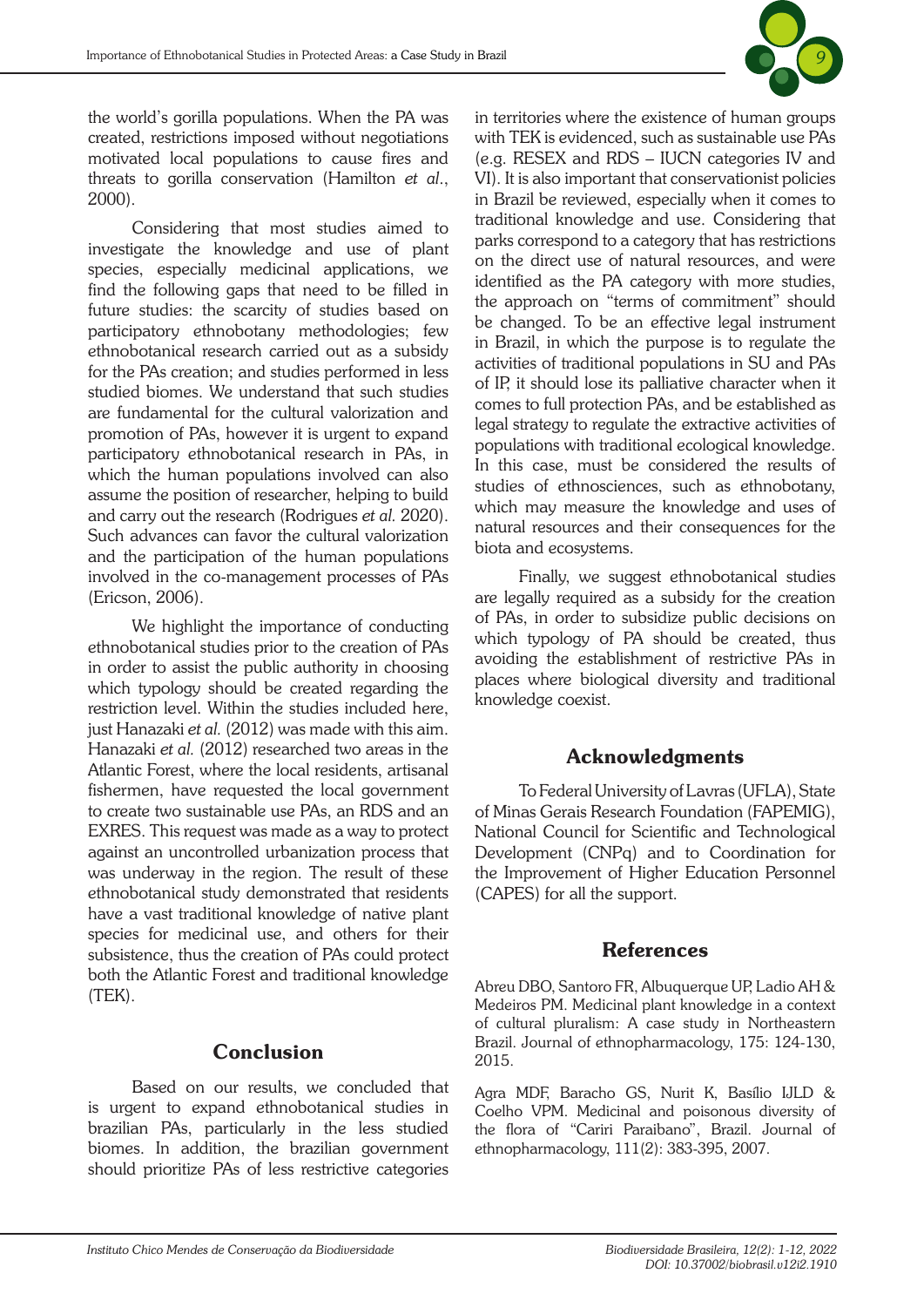

Albuquerque UP. 2005. Introdução à Etnobotânica. Editora Interciência, Rio de Janeiro, 80 p.

Albuquerque UP. Quantitative ethnobotany or quantification in ethnobotany? Ethnobotany Research & Applications, 7: 1-7, 2009.

Albuquerque UP, Silva JS, Campos JLA, Souza RS, Silva TC & Alves RRN. O status atual da pesquisa etnobiológica na América Latina: lacunas e perspectivas. Journal Ethnobiology Ethnomedicine, 9(72), 2013.

Albuquerque UP *et al*. Humans as niche constructors: Revisiting the concept of chronic anthropogenic disturbances in ecology. Perspectives in Ecology and Conservation, 16(1): 1-11, 2018.

Albuquerque UP *et al*. Ten important questions/issues for ethnobotanical research. Acta Botanica Brasilica, 33(2): 376-385, 2019.

Alves RRN *et al*. Game mammals of the Caatinga biome. Ethnobiology and Conservation, 5(5), 2016.

Andrade WM, Ramos MA, Souto WMS, Bento-Silva JS, Albuquerque UP & Lima EA. Knowledge, uses and practices of the licuri palm (*Syagrus coronata* (Mart.) Becc.) around protected areas in northeastern Brazil holding the endangered species Lear's Macaw (*Anodorhynchus leari*). Tropical Conservation Science, 8(4): 893-911, 2015.

Anderson E & Mammides C. The role of protected areas in mitigating human impact in the world's last wilderness areas. Ambio, 49(2): 34-441, 2020.

Araújo FR, González-Pérez SE, Lopes MA & Viégas IDJM. Ethnobotany of babassu palm (*Attalea speciosa* Mart.) in the Tucuruí Lake Protected Areas Mosaiceastern Amazon. Acta Botanica Brasilica, 30(2): 193- 204, 2016.

Berkes F. Devolution of environment and resources governance: Trends and future. Environmental Conservation 37(4): 489-500, 2010.

Berkes F, Colding J & Folke C. Rediscovery of traditional ecological knowledge as adaptive management. Ecological applications 10(5): 1251-1262, 2000.

Berkes F & Folke C. 1998. Linking Social and Ecological Systems: Management Practices and Social Mechanisms for Building Resilience. Cambridge University Press, Cambridge, 459p.

Brasil. 2000. Lei nº 9.985, de 18 de julho de 2000 - Regulates the article 225, § 1º, items I, II, III e 451 VII from federal Constitution, found the National System of Nature Conservation Units and gives other measures. <

https://www.planalto.gov.br/ccivil\_03/leis/l9985.htm>. Acesso em: 19/02/2020.

Brito MRD & Senna-Valle LD. Diversity of plant knowledge in a" Caiçara" community from the Brazilian Atlantic Forest coast. Acta Botanica Brasilica, 26(4): 735-747, 2012.

Brockington D. Community Conservation, Inequality and Injustice: Myths of Power in Protected Areas Management. Conservation & Society, 2(2): 411-432, 2004.

Brondo K & Bown N. Neoliberal conservation, garifuna territorial rights and resource management in the Cayos Cochinos marine protected area. Conservation and Society, 9(2): 91-105, 2011.

CBD Convention on Biological Diversity. 1992. <https:// www.mma.gov.br/estruturas/sbf\_dpg/\_arquivos/cbding. pdf> Acesso em: 01/02/2020.

Chape S, Spalding M & Jenkins M. 2008. The World's Protected Areas: Status, Values and Prospects in the 21st Century. University of California Press. 359 p.

CNUC/MMA Cadastro Nacional das unidades de Conservação – Ministério do meio Ambiente. 2019. Unidades de Conservação por bioma. <https://www. mma.gov.br/images/arquivo/80229/CNUC\_JUL19%20 -%20C\_Bio.pdf>. Acesso em: 10/12/2019.

CNUC/MMA, 2019. Cadastro Nacional das unidades de Conservação – Ministério do meio Ambiente. Categorias. <https://www.mma.gov.br/images/arquivo/80229/ CNUC\_JUL19%20-%20B\_Cat.pdf>. Acesso em: 10/12/2019.

Dudley N. Editor. 2008. Guidelines for Applying Protected Area Management Categories. IUCN Gland, Switzerland. 143 p.

Ericson JA. A participatory approach to conservation in the Calakmul Biosphere Reserve, Campeche, Mexico. Landscape and Urban Planning 74: 242-266, 2006.

Françoso RD, Brandão R, Nogueira CC, Salmona YB, Machado RB & Colli GR. Habitat loss and the effectiveness of protected areas in the Cerrado Biodiversity Hotspot. Natureza & Conservação 13: 35-40, 2015.

Ghimire S, Mckey D & Aumeeruddy-Thomas Y. Heterogeneity in ethnoecological knowledge and management of medicinal plants in the himalayas of Nepal: implications for conservation. Ecology and Society 9(3): 6, 2004.

Hamilton A, Cunningham A, Byarugaba D & Kayanja F. Conservation in a region of political instability: Bwindi Impenetrable Forest, Uganda. Conservation Biology, 14(6): 1722-1725, 2000.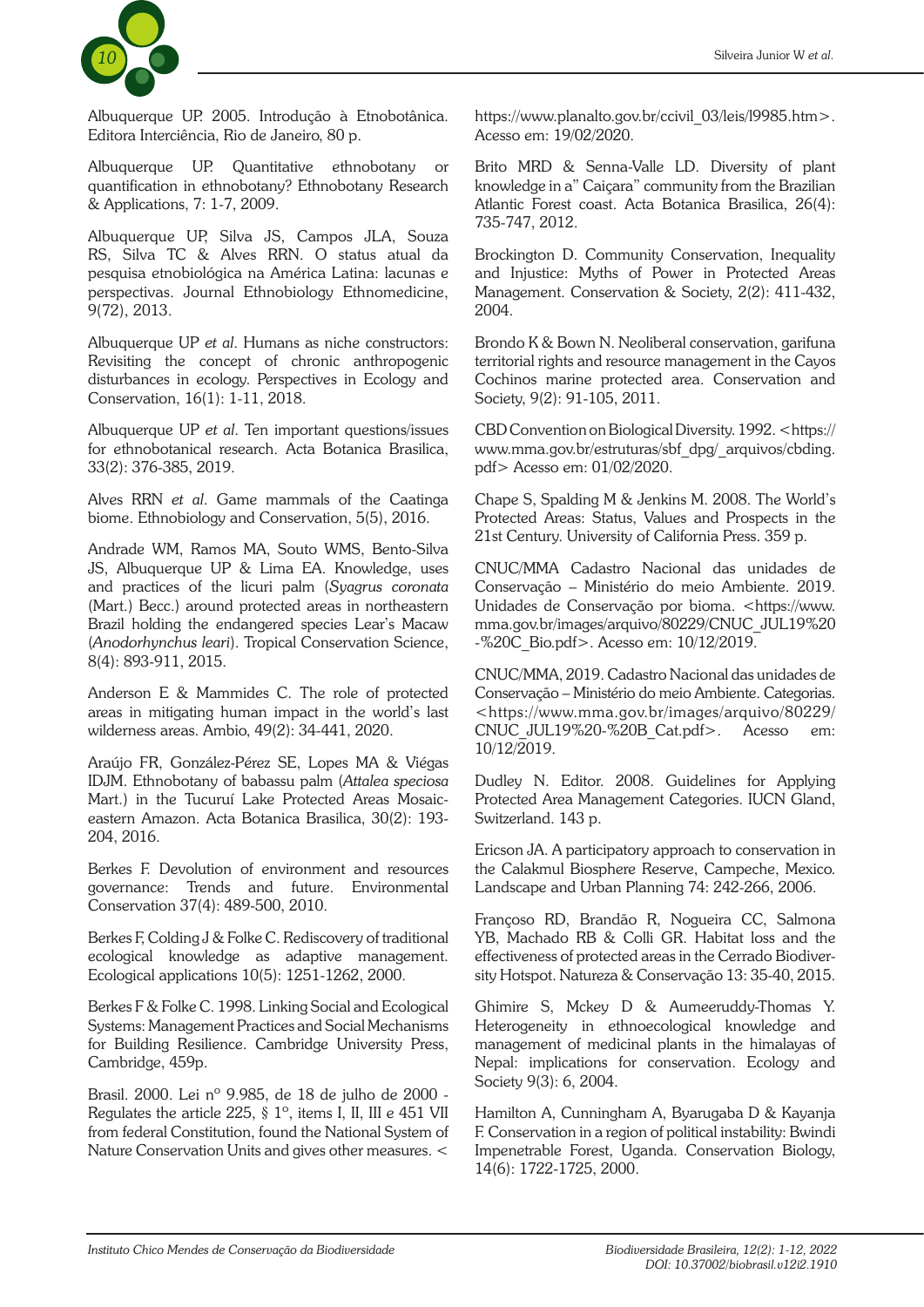

Hanazaki N, Tamashiro JY, Leitão-Filho HF & Begossi A. Diversity of plant uses in two caiçara communities from the Atlantic Forest coast, Brazil. Biodiversity & Conservation 9(5): 597-615, 2000.

Hanazaki N, Zank S, Pinto MC, Kumagai L, Cavechia LA & Peroni N. Etnobotânica nos Areais da Ribanceira de Imbituba: Compreendendo a biodiversidade vegetal manejada para subsidiar a criação de uma reserva de desenvolvimento sustentável. Biodivers Bras, 2: 50-64, 2012.

Higgins-Zogib L, Dudley N & Kothari A. 2010. Living traditions: Protected areas and cultural diversity. in Arguments for protected areas: multiple benefits for conservation and use (S. Stolton S & N. Dudley, eds). Earthscan Routledg, p. 165-180.

Hirota MM *et al*. 2018. Atlas dos Remanescentes Florestais da Mata Atlântica. Relatório Técnico, Período 2017-2018. <https://www.sosma.org.br/wp515 content/ uploads/2019/05/Atlas-mata-atlantica\_17-18.pdf>. Acesso em: 01/12/2019.

IBGE Instituto Brasileiro de geografia e estatística. 2015. Pesquisa nacional por amostra de domicílios (PNAD). <https://educa.ibge.gov.br/jovens/conheça-o519 brasil/ poplacao/18313-populacao-rural-e-urbana.html>. Acesso em: 01/12/2019.

IBGE Instituto Brasileiro de geografia e estatística. 2019. Plataforma Geográfica Informativa – Biomas e sistema marinho-costeiro. <https://www.ibge.gov.br/ apps/biomas/>. Acesso em: 29/04/2020.

ICMBio Instituto Chico Mendes de Conservação da Biodiversidade. 2020. Listagem de Unidades de Conservação por Biomas. <https://www.icmbio.gov. br/portal/unidadesdeconservacao/biomas-brasileiros>. Acesso em: 29/04/2020.

Lele S, Wilshusen P, Brockington D, Seidler R & Bawa K. Beyond exclusion: Alternative approaches to biodiversity conservation in the developing tropics. Current Opinion in Environmental Sustainability, 2(1): 94-100, 2010.

Mittermeier RA *et al*. Wilderness and biodiversity conservation. Proceedings of the National Academy of Sciences of the USA, 100: 10309-10313, 2003.

Myers N, Mittermier RA, Mittermier CG, Fonseca GAB & Kent J. Biodiversity hotspots for conservation priorities. Nature 403: 853-858, 2000.

Ormsby AA & Bhagwat SA. Sacred forest of India: a strong traditional of community 541 based natural resource management. Environmental Conservation 37(3): 320-326, 2010.

Pellizzaro PC, Hardt LPA, Hardt C, Hardt M & Sehli DA. Gestão e manejo de áreas naturais protegidas: contexto internacional. Ambiente & Sociedade 18(1): 21-40, 2015.

Poderoso RA, Hanazaki N & Dunaiski-Junior A. "How is local knowledge about plants distributed among residents near a protected area?" Ethnobiology and Conservation 1(8), 2012.

Posey DA. 2002. Kayapó ethnoecology and culture. Routledge, London and New York. 304 p.

Rocha TT, Tavares-Martins ACC & Lucas FCA. Traditional populations in environmentally protected areas: an ethnobotanical study in the Soure Marine Extractive Reserve of Brazil. Boletín Latinoamericano y del Caribe de Plantas Medicinales y Aromáticas, 16: 410-427, 2017.

Rodrigues E *et al*. Participatory ethnobotany and conservation: a methodological case study conducted with quilombola communities in Brazil's Atlantic Forest. J Ethnobiology Ethnomedicine, 16(2), 2020.

Silveira-Junior WJ, Souza CR, Oliveira JEZ, Moura AS & Fontes MAL. Conflitos entre usos e proteção de espécies vegetais nas Unidades de Conservação da Serra de São José, Minas Gerais. Geo UERJ, 37, 2020.

Silveira-Junior WJ, Souza CR, Mariano RF, Moura CCS, Rodrigues CC & Fontes MAL. Conservation conflicts and their drivers in different protected area management groups: a case study in Brazil. Biodivers Conserv on line, 2021.

Sousa RS, Hanazaki N, Lopes JB & Barros RFM. Are Gender and Age Important in 568 Understanding the Distribution of Local Botanical Knowledge in Fishing Communities of the Parnaiba Delta Environmental Protection Area? Ethnobotany Research and Applications, 10: 551-559, 2012.

Souza-Júnior JR, Albuquerque UP & Peroni N. Traditional knowledge and management of *Caryocar coriaceum* Wittm. (pequi) in the brazilian savanna, northeastern brazil. Economic Botany, 67(3): 225-233, 2013.

Trivedi PC. 2006. Medicinal plants: traditional knowledge. International Publishing House, London. 258p.

Torri M. Conservation, relocation and the social consequences of conservation policies in protected areas: case study of the Sariska Tiger Reserve, India. Conservation and Society, 9(1): 54-64, 2011.